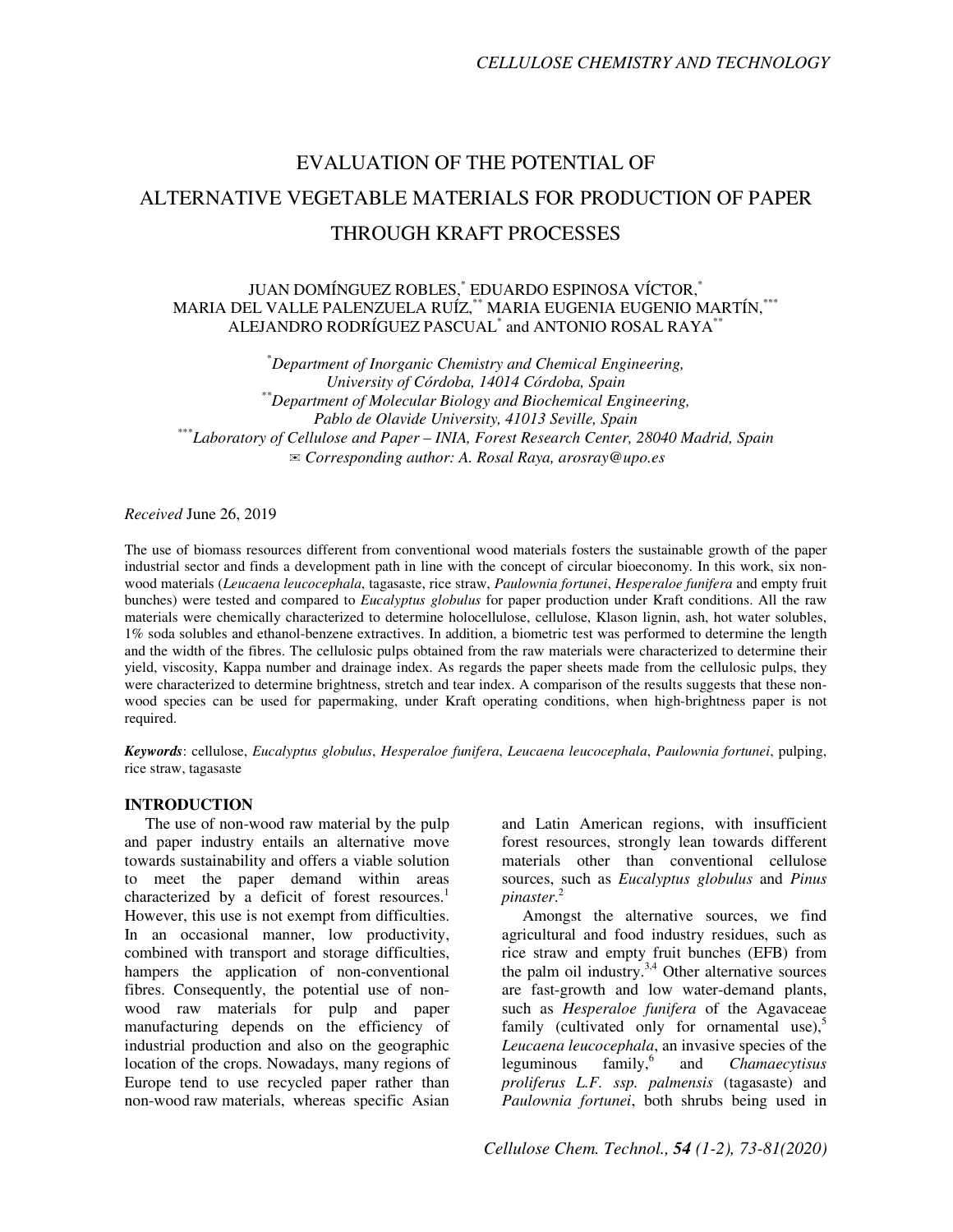agroforestry systems to assure protection against wind and for erosion control, as well as an amendment for soil, to improve its nutrient contents.7,8 These alternative raw materials have attracted considerable interest in the pulp and paper industry due to their short-growth cycles, as well as high dry biomass contribution (each hectare produces an average of 5-10 tons), easy pulping, excellent fibres for special types of paper, and low lignin content, which reduces the energy consumption and the use of chemicals during pulping. $\frac{9}{2}$ 

These advantages make these raw materials not only potential sources of cellulose/hemicellulose for the paper industry, but also, as indicated by various studies, resources to be used for other purposes, such as the production<br>of bioethanol.<sup>10</sup> xylo-oligosaccharides.<sup>11</sup> of bioethanol,<sup>10</sup> xylo-oligosaccharides,<sup>11</sup> nanofibres, $12$  cardboard, $13$  or the generation of electricity and  $H_2$ <sup>14</sup>

There are many studies concerning the use of the alternative raw materials analysed here for pulp manufacturing by means of both traditional and Organosolv processes.<sup>7,8,15-23</sup> However, they mostly tend to optimize specific pulping conditions for each raw material in order to achieve the highest possible yield, without reducing the pulp properties required by the industry. This optimization may hinder the alternative material from being applied on an industrial scale, especially, taking into industrial scale, especially, taking into consideration a certain degree of reluctance to modify *in situ* already standardized processes of production.

The objectives of this study were (a) to analyse the chemical, physical and morphological properties of raw materials and pulps from *Leucaena leucocephala*, tagasaste, rice straw, *Paulownia fortunei*, *Hesperaloe funifera* and EFB, which were subjected to pulping under Kraft conditions; (b) to determine the brightness, stretch and tear index of the obtained paper sheets; and (c) to compare the results with those achieved with conventional hardwood fibres from *Eucalyptus globulus*, which had been subjected to pulping under the same process conditions.

# **EXPERIMENTAL**

# **Raw materials**

Seven species of raw materials were selected for this study: *Leucaena leucocephala* and tagasaste were collected from experimental plantations of the research team of the Forest Science Department at University of Huelva (in the southwest of Spain); rice straw was

obtained from several farming cooperatives from Valencia (in the east of Spain); *Paulownia fortunei* was supplied by Vicidex Europe and the material was obtained from crops grown in Extremadura (in the southwest of Spain); *Hesperaloe funifera* was kindly supplied by the *Hesperaloe* project research team at the University of Arizona (USA); EFB, a residue of oil palm from Malaysia, was provided by the company Straw Pulping Engineering, S.L., Zaragoza (in the north of Spain); and *Eucalyptus globulus* was received from a paper-industry company Torraspapel Montañanesa Group from the same town.

## **Raw material characterization**

The raw material was conditioned before being used. The material was first air-dried and then homogenized in a single stock (being placed inside polyethylene bags) to avoid variations in the composition and water content. Undesired particles, such as stones or seeds, were discarded. After being cleaned, under room temperature and moisture conditions, the raw material was ground in a mill (Retsch SM 2000) and then stored in polyethylene bags at constant temperature  $(25 \text{ °C})$ .

For characterization, the raw material was sieved, to obtain a fraction with the size between 0.25-0.40 mm (60 and 40 Tyler meshes). This fraction was stored at room temperature until the experimental analysis. This choice of the fraction size was based on the fact that fractions with a particle size over 0.40 mm are not easily attacked by chemical reagents and fractions with a particle size below 0.25 mm could cause filtration problems.

The raw materials were characterized analysing their content of acid-insoluble (Klason) lignin,  $\alpha$ cellulose, hot water soluble components, 1% NaOH soluble components, ethanol-benzene extractives and ash, which were determined in accordance with Tappi standards: T222om-98, T203om-93, T207om-88, T212om-88, T204om-02 and T-211om-02, respectively.<sup>24</sup> Also, their content of holocellulose was analysed, which was quantified using the method of Wise *et al.*<sup>25</sup> Fibre length and width were biometrically determined under a Visopan projection microscope, with  $10X$  objective for  $100X$  magnification, after microcooking the raw material with 10% of soda at 80 ºC for 1 hour, and subsequently staining the fibres with 1% of safranin. $26-29$ 

## **Pulping conditions**

The raw materials were cooked in a 15-litre batch reactor, where they were stirred by rotating the vessel *via* a motor connected through a rotary axle to a control unit including the required instruments for measurement and control of pressure and temperature. The vessel was furnished with an outer heating jacket to facilitate the attainment of the working temperature.

Each raw material was ground into pieces of 2-5 cm and washed in the reactor for 10 minutes at 110 ºC.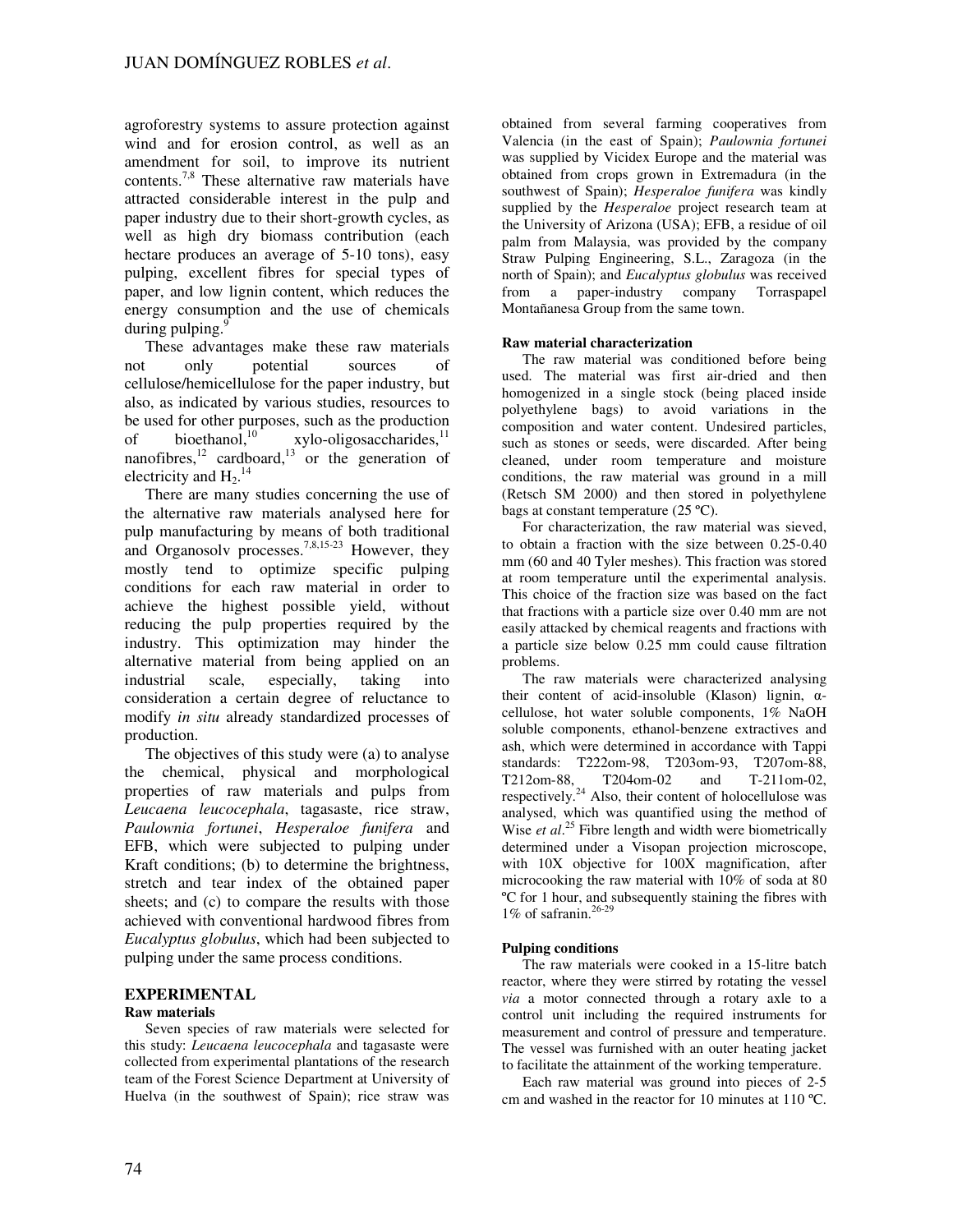After washing, the raw material fibres were placed in the reactor along with the reagents of the Kraft process (16% alkalinity and 25% sulfidity, all expressed as  $Na<sub>2</sub>O$ ) and a liquid/solid ratio of 4. The process was performed at 170 ºC (time to reach maximum temperature, 90 min; time at maximum temperature, 40 min). The operating conditions were established based on the results of other authors who worked with these types of raw materials and these conditions are similar to those used on an industrial scale. $30-32$ 

After pulping, the cooked material was washed to remove residual cooking liquor and fiberized in a disintegrator at 1200 rpm for 30 minutes. The pulp was beaten in a Sprout-Bauer refiner using a disk spacing of 0.1 mm. The fiberized material was passed through a filter with a pore size of 0.16 mm, in order to remove uncooked particles (Sommerville screen model, K134). Finally, the pulp was drained in a centrifuge and allowed to dry to a moisture content of ca. 10% at room temperature.

#### **Pulp properties**

The pulp yield was determined gravimetrically in each case. Also, Kappa number, viscosity and drainage index (in a Shopper-Riegler apparatus) of the pulps were determined according to UNE 57034, UNE 57039 and UNE 57025, respectively.<sup>33</sup> Kappa number and viscosity were measured five times and three measurements of drainability were obtained in order to calculate the relative standard deviation.

#### **Characterization of paper sheets**

Paper sheets were obtained on an Enjo-F39.71 sheet former according to Tappi-T205sp-95. $^{24}$  The paper obtained was characterized for brightness, stretch and tear index in accordance with the following applicable standard methods: UNE 57062, UNE 57054 and UNE 57033, respectively.<sup>33</sup>

# **RESULTS AND DISCUSSION Raw material. Chemical composition**

The chemical composition of the materials has a considerable impact on the pulp yield and fibre properties.<sup>34</sup> Table 1 presents the results of chemical characterization (the results are on dry matter basis) and biometric analysis of raw materials.

The contents of ash of *Leucaena leucocephala* (1.3%), tagasaste (1.0%) and *Paulownia fortunei* (0.1%) were similar to the contents of *E. globulus* found in this study (the same order of magnitude) and to the results reported in several previous works for other wood species used in the paper industry.<sup>19,35</sup> However, rice straw  $(12.8\%),$ *Hesperaloe funifera* (7.2%) and EFB (5.3%) presented significantly higher ash contents; although, with these percentages of inorganic matter, the effects of abrasion are usually not significant.<sup>36</sup>

On the other hand, the percentage of extractable components with regard to the total content was between 45-70% for the alternative raw materials (sum of hot water solubles, soda solubles and ethanol-benzene extractables). These results were also higher than the percentage of extractable compounds in the total content for *E. globulus* (16.4%), and compared to the results provided by other authors who worked with other species of *Eucalyptus*, as well as with pine and acacia.37-39 The content of 1% NaOH solubles was higher than the rest of extractable compounds. The values of alternative materials were between 27-50% and, in the case of *E. globulus*, it was 12.4%. The presence of these compounds could cause problems, as they adhere to industrial machinery and reduce the quality of the pulp. $8,16$ In general, pulp mass yield decreases with higher extractable contents.

Among other factors, ash, lignin and total extractable contents influence the optical properties of paper sheets. In general terms, the higher the content of these compounds the lower the brightness of the sheet. The contents of lignin in *Leucaena leucocephala*, tagasaste, *Paulownia fortunei* and EFB were similar to those in *E. globulus* (around 20%). However, the contents of lignin in rice straw and *Hesperaloe funifera* were significantly lower (around 10%). Lignin is a hydrophobic constituent, which is the reason why a high proportion of pulp would inhibit water absorption, making the refining difficult. Also, the lignin content can influence the reaction time of delignification in the digester or the reagent concentration. This fact has an impact on the economics of the paper production process and an environmental impact.<sup>34,36</sup>

The contents of holocellulose (76.5%) and cellulose (52.3%) of *Hesperaloe funifera* were similar to those of *E. globulus*; by contrast, in the remainder of materials, these contents were lower (on average 68.6% and 41.3%, respectively). In any case, the values obtained for these parameters in the alternative materials studied were similar to the results revealed by other studies for hardwood and softwood commonly used in the wood fibre industry.35,39-43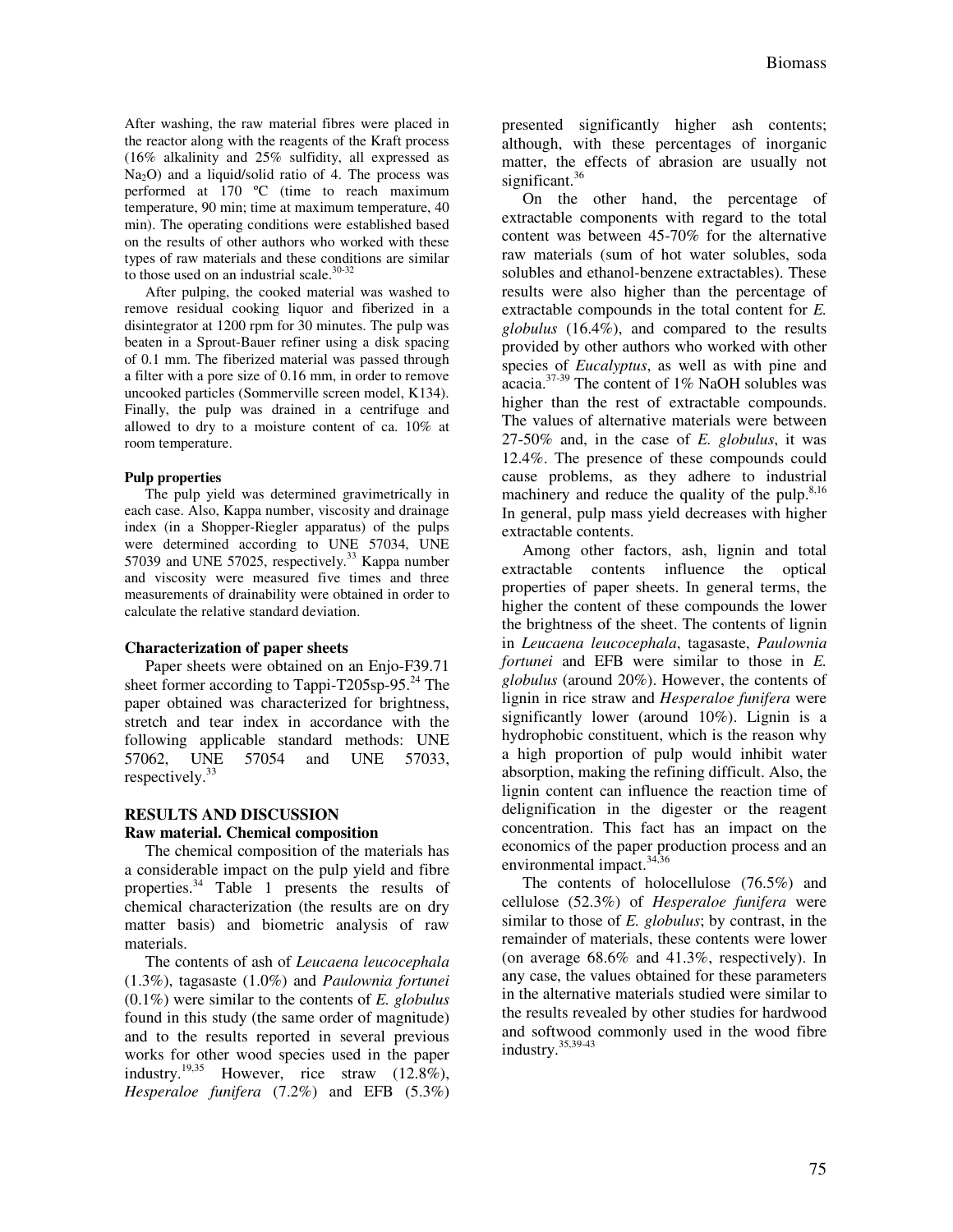|                       | Ash<br>$(\%)$ | Hot water sol.<br>(%) | 1%soda sol.<br>$\mathscr{O}_0$ | ET-BE ext.<br>$(\%)$ | $(\%)$ | HО<br>$\left( \% \right)$ | $\alpha$ -CE<br>$(\%)$ | CE/LIr<br>atio | FL<br>(mm) | <b>FW</b><br>(um) | FL/FW<br>ratio |
|-----------------------|---------------|-----------------------|--------------------------------|----------------------|--------|---------------------------|------------------------|----------------|------------|-------------------|----------------|
| Leucaena leucocephala | 1.3           | 12.9                  | 30.9                           | 1.8                  | 20.3   | 68.6                      | 39.3                   | 1.9            | 0.7        | 29.0              | 24.1           |
| Tagasaste             | 1.0           | 9.8                   | 32.8                           | 2.7                  | 17.2   | 73.4                      | 39.7                   | 2.3            | 0.9        | 20.2              | 44.6           |
| Rice straw            | 12.8          | 18.8                  | 49.5                           | 1.5                  | 10.1   | 64.0                      | 39.5                   | 3.9            | 1.3        | 7.4               | 175.7          |
| Paulownia fortunei    | 0.1           | 12.1                  | 27.5                           | 6.4                  | 17.8   | 69.7                      | 40.9                   | 2.3            | 0.9        | 35.3              | 25.5           |
| Hesperaloe funifera   | 7.2           | 17.9                  | 36.2                           | 2.2                  | 7.24   | 76.5                      | 52.3                   | 7.2            | 4.2        | 7.2               | 583.3          |
| EFB                   | 5.3           | 14.1                  | 32.0                           | 0.8                  | 17.0   | 67.3                      | 47.1                   | 2.8            | 1.7        | 14.0              | 121.4          |
| Eucalyptus globulus   | 0.6           | 2.8                   | 12.4                           | 1.2                  | 20.0   | 80.5                      | 52.8                   | 2.6            | $1.0\,$    | 13.0              | 76.9           |

Table 1 Chemical and biometric characteristics of alternative raw materials compared with those of *E. globulus*

Mean values are presented (n=3). Standard deviations of the three replicates with respect to the means were always less than 10%. All percentages are on dry matter basis

Solubles (sol.), ethanol-benzene extractables (ET-BE ext.), lignin (LI), holocellulose (HO), α-cellulose (α-CE), hemicellulose (HE), fibre length (FL), fibre width (FW)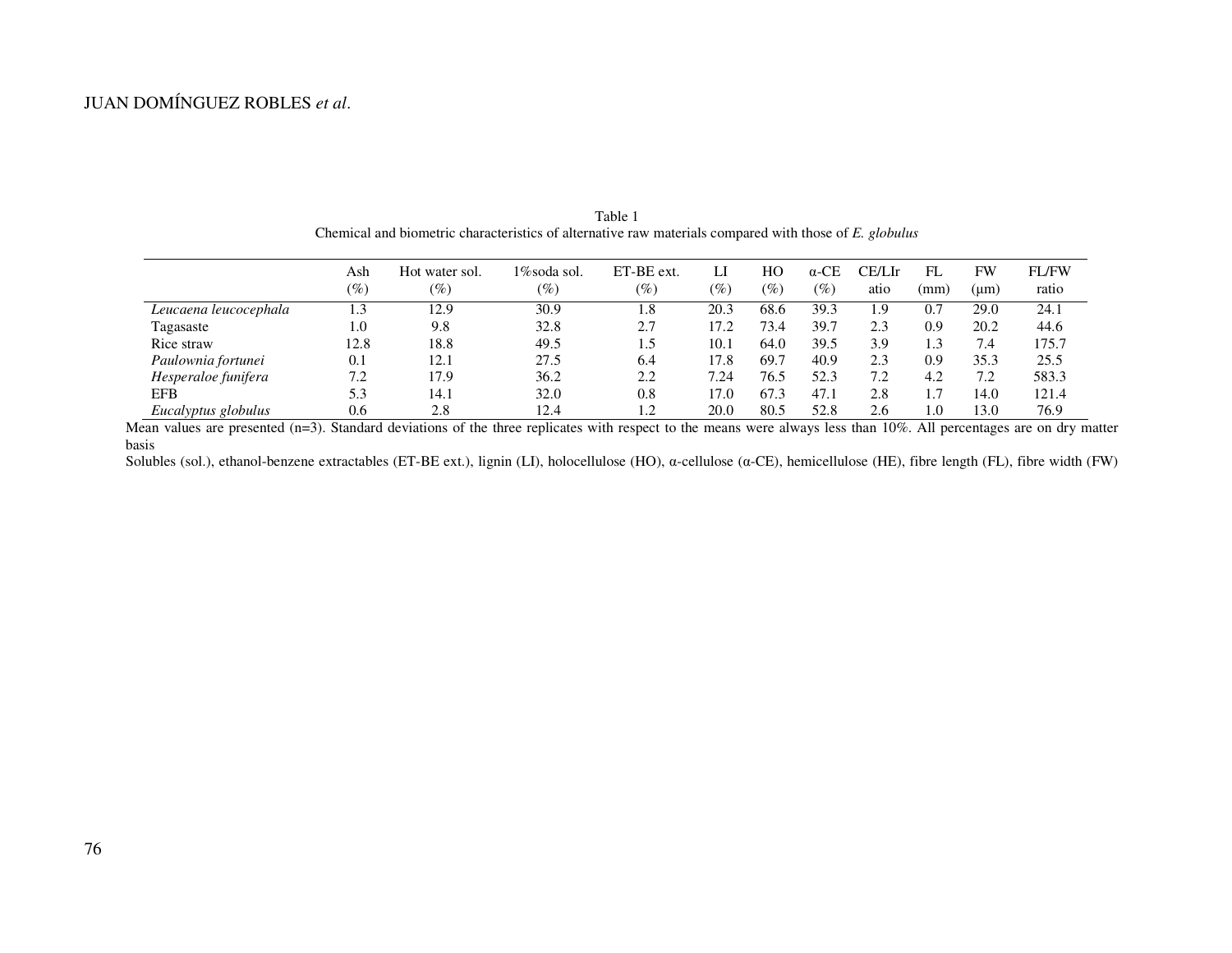In this study, the cellulose/lignin ratios of *Leucaena leucocephala*, tagasaste and *Paulownia fortunei* were slightly lower than the ratio determined for *E. globulus*. As for rice straw and EFB, these were slightly higher, and in the case of *Hesperaloe funifera*, significantly higher (about three times on average). For all papermaking processes, a high ratio of cellulose/lignin is preferred. High cellulose content, generally, produces paper with stable brightness, high tensile strength and good resistance to deformation.<sup>8</sup>

Table 1 also shows the results of fibre morphology determinations. The observations made in this investigation indicated that there are remarkable differences in the fibre length of *Hesperaloe funifera*, compared to the other species analysed. All the values were similar (around 1 µm), except for *Hesperaloe funifera*, which had a fibre length four times higher than the average of the others. Thus, the fibre length correlates with the mechanical properties of paper, which, to a certain extent, tend to improve if the fibre length increases. $35$  Consequently, the morphology of the *Hesperaloe funifera* could be the most appropriate one for manufacturing paper sheets with good physical-mechanical properties.

Last but not the least, we determined the width of each fibre type. This parameter is related to fibre flexibility. It can be expected that paper manufactured from thin fibre is dense and wellformed.<sup>8</sup> The results show that the fibre width values of *Leucaena leucocephala*, tagasaste and *Paulownia fortunei* were higher, those of EFB were similar and those of rice straw and *Hesperaloe funifera* were lower than those of *Eucalyptus globulus*.

In paper manufacturing, the ratio of fibre length to fibre width (slenderness) is of interest. A high value of this ratio provides better handsheet formation and a well-bonded paper. $8$  In this study, this ratio was lower in the non-wood materials than in *E. globulus*; with the exception of EFB, rice straw and *Hesperaloe funifera*, whose ratios were higher, about 1.5, 2.0 and 7 times, respectively. In any case, all the fibres presented relatively good slenderness ratios, resulting in fibre flexibility, suitable for fibre bonding.<sup>16</sup>

# **Properties of cellulose pulps**

The yield, viscosity, Kappa number and drainage index for the pulps of alternative species and *E. globulus* are presented in Table 2. As can be seen, the yields for non-wood species were lower than that obtained for *E. globulus* (51.2%)

in this study, and even lower than the one provided by Alaejos *et al.* (2006)<sup>44</sup> in his work on Kraft processes applied to softwoods, such as the elm (50.5%). This may be due to the high extractable content that was noted (see Table 1). *Leucaena leucocephala* presented the lowest yield (26.4%); *Hesperaloe funifera* presented the highest yield (46.2%) and the percentage yields for the other species were about 41.0%. The yields were lower than the results obtained for these types of raw materials with an Organosolv process, 4,18-20,45 although similar to the ones obtained by Kraft processes with other alternative resources, such as banana agricultural waste<sup>46</sup> and vine shoots, $47$  and even the ones determined in other wood species of *Eucalyptus* (*citriodora*, *tereticornis*).<sup>48</sup>

The viscosity of the alternative raw materials was similar to the values of viscosity determined for *E. globulus* (832 cm<sup>3</sup>·g<sup>-1</sup>), with the exception of *Leucaena leucocephala* and tagasaste, which were significantly different,  $462 \text{ cm}^3 \cdot \text{g}^{-1}$  and  $1198$  $\text{cm}^3 \text{·g}^{-1}$ , respectively. With the exception of tagasaste, all the pulps from the alternative raw materials studied presented higher values than the ones provided by Vargas *et al*. (2012) for wheat straw  $(536.0 \text{ cm}^3 \cdot \text{g}^{-1})$  used in a Specel® process. A pulp with relatively low initial viscosity would be problematic in bleaching industrial processes, since they cause further degradation of the cellulose in the fibre and, consequently, the viscosity would be further reduced.<sup>36</sup>

All the alternative pulps presented Kappa numbers higher than that of *E. globulus* (between 42.2-122.6 vs 28.0), with the exception of rice straw and *Hesperaloe funifera*, whose Kappa numbers were lower (11.3 and 22.3, respectively). However, the lignin content of *E. globulus* was similar to the content of *Leucaena leucocephala* and higher than those of other alternative species. These results can be explained by the fact that (1) lignin could be condensed and, therefore, its extraction becomes difficult; and (2) it can cause interference because of the presence of hexenuronic acids formed during the Kraft process. 49

Finally, Table 2 presents the ºSR values obtained for each pulp. Pulp refining can help improve the final properties of paper sheets.<sup>19</sup> All the ºSR values of the pulps obtained from the alternative species were similar to that of *E. globulus* (12.3), except that of *Hesperaloe funifera*, which was higher (19.8), although of the same order; which allows for the comparison of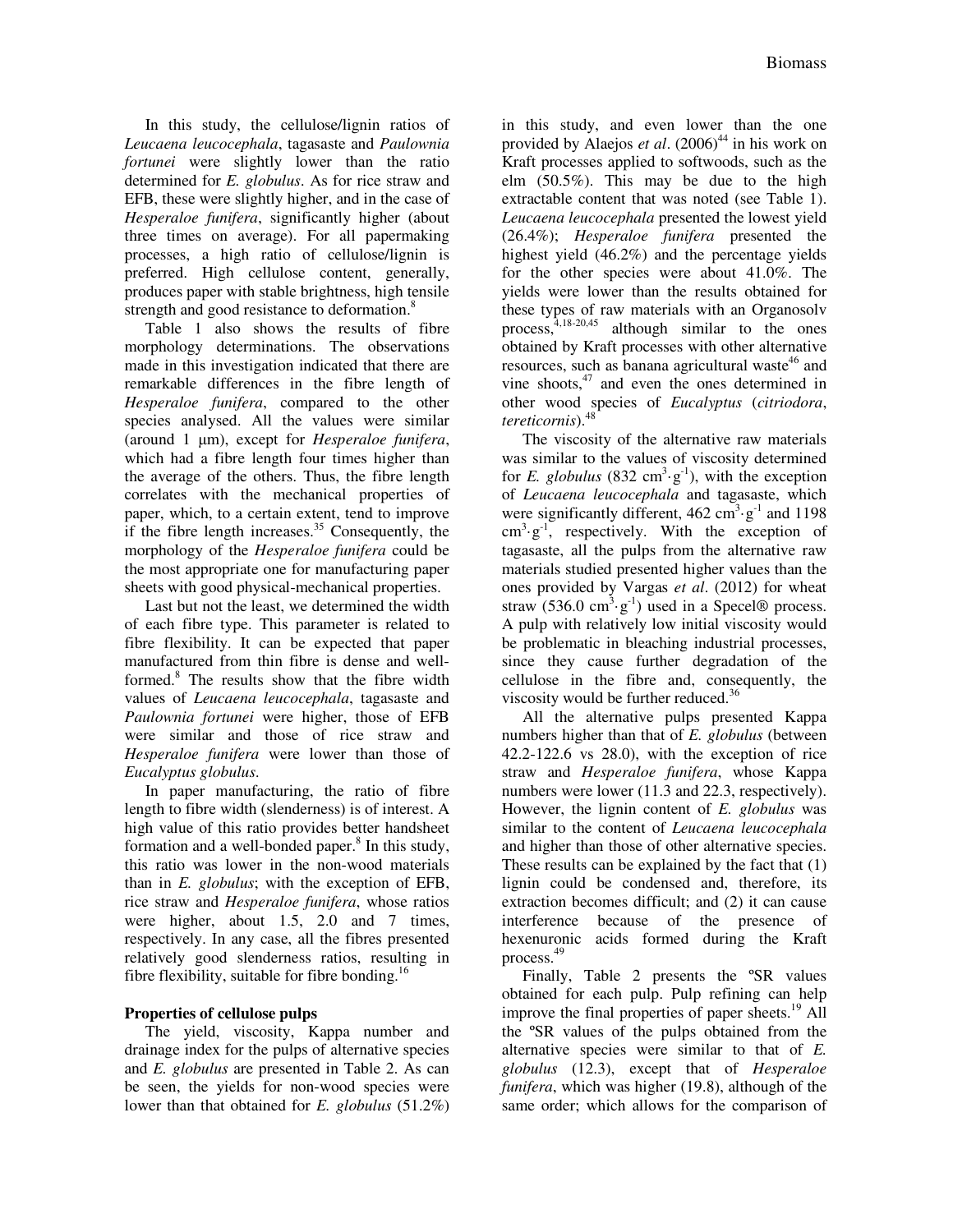the physical properties of the different sheets made from each pulp.

## **Properties of paper sheets**

Table 3 shows the brightness, stretch and tear index results for the paper sheets. In general, a comparison of the results for the handsheets made from the alternative species and *E. globulus* revealed that the brightness percentages for the alternative species were lower than those for the wood species. In contrast, in almost all the cases, stretch and tear index were higher for the alternative species than for *E. globulus*.

The brightness percentage for *E. globulus* was 27.2%, compared to the percentages of rice straw and *Hesperaloe funifera* (24.3% and 20.0%, respectively), which were the highest ones among the non-wood species. Precisely, the lignin contents and Kappa numbers for rice straw and *Hesperaloe funifera* were lower than those for the other species. Anyhow, the brightness percentages were lower than the results obtained for these species subjected to pulping with organic solvents (Ethanolamine, Diethylenglycol, Diethanolamine,  $Eth$ vleneglycol).<sup>19,45,50</sup>

Table 2 Properties of alternative biomass pulps compared with those of *E. globulus* pulp

| Raw material          | Yield<br>$\mathscr{G}_o$ | Viscosity<br>$\rm (cm^3 \cdot g^{-1})$ | Kappa<br>number | Drainage index<br>(°SR) |
|-----------------------|--------------------------|----------------------------------------|-----------------|-------------------------|
| Leucaena leucocephala | 26.4                     | 462.3                                  | 122.6           | 13.2                    |
| Tagasaste             | 41.4                     | 1198.1                                 | 79.5            | 11.6                    |
| Rice straw            | 38.0                     | 890.2                                  | 11.3            | 13.6                    |
| Paulownia fortunei    | 42.4                     | 944.1                                  | 154.0           | 12.4                    |
| Hesperaloe funifera   | 46.2                     | 855.4                                  | 22.3            | 19.8                    |
| <b>EFB</b>            | 43.2                     | 814.3                                  | 42.2            | 13.3                    |
| Eucalyptus globulus   | 51.5                     | 832.1                                  | 28.0            | 12.7                    |

Mean values are presented: viscosity  $(n=5)$ , Kappa number  $(n=5)$  and drainage index  $(n=3)$ . The relative standard deviations of the replicates in each test with respect to the means were always ≤10%. All percentages are on dry pulp basis

Table 3 Properties of paper sheets made from alternative biomass pulp compared with those of *E. globulus* handsheets

| Raw material          | <b>Brightness</b> | Stretch index | Tear index    |
|-----------------------|-------------------|---------------|---------------|
|                       | $\mathscr{O}_0$   | $\%$          | $(mN·m2·g-1)$ |
| Leucaena leucocephala | 14.0              | 1.1           | 2.5           |
| Tagasaste             | 16.5              | 1.0           | 2.8           |
| Rice straw            | 24.3              | 1.1           | 2.4           |
| Paulownia fortunei    | 15.4              | 0.9           | 2.4           |
| Hesperaloe funifera   | 20.0              | 1.7           | 5.8           |
| <b>EFB</b>            | 17.2              | 1.3           | 2.9           |
| Eucalyptus globulus   | 27.2              | 0.7           | 2.4           |

Mean values are presented. In each test, two measurements were made on ten handsheets. The results are on dry matter basis. The standard deviations of replicates in each test with respect to the means were always less than 10%

Stretch and tear index are related to fibre morphological characteristics and intrinsic resistance. The greater the degree of refining, the stronger the influence wielded on the resistance.<sup>51</sup> Scott and Abbot  $(1995)^{46}$  indicated that the morphological characteristics of the fibres that influence the properties of resistance of paper are fibre length (FL), fibre width (FW), and their ratio (FL/FW). It is known that long and slender fibres, and consequently high ratios, improve mechanical properties.<sup>53</sup> Gurnagul *et al.*<sup>54</sup> indicated that chemical composition affects fibre resistance. It is known that fibre resistance decreases with cellulose degradation for some types of Kraft pulp. In this study, fibre length, the FL/FW ratio, and holocellulose and  $\alpha$ -cellulose contents for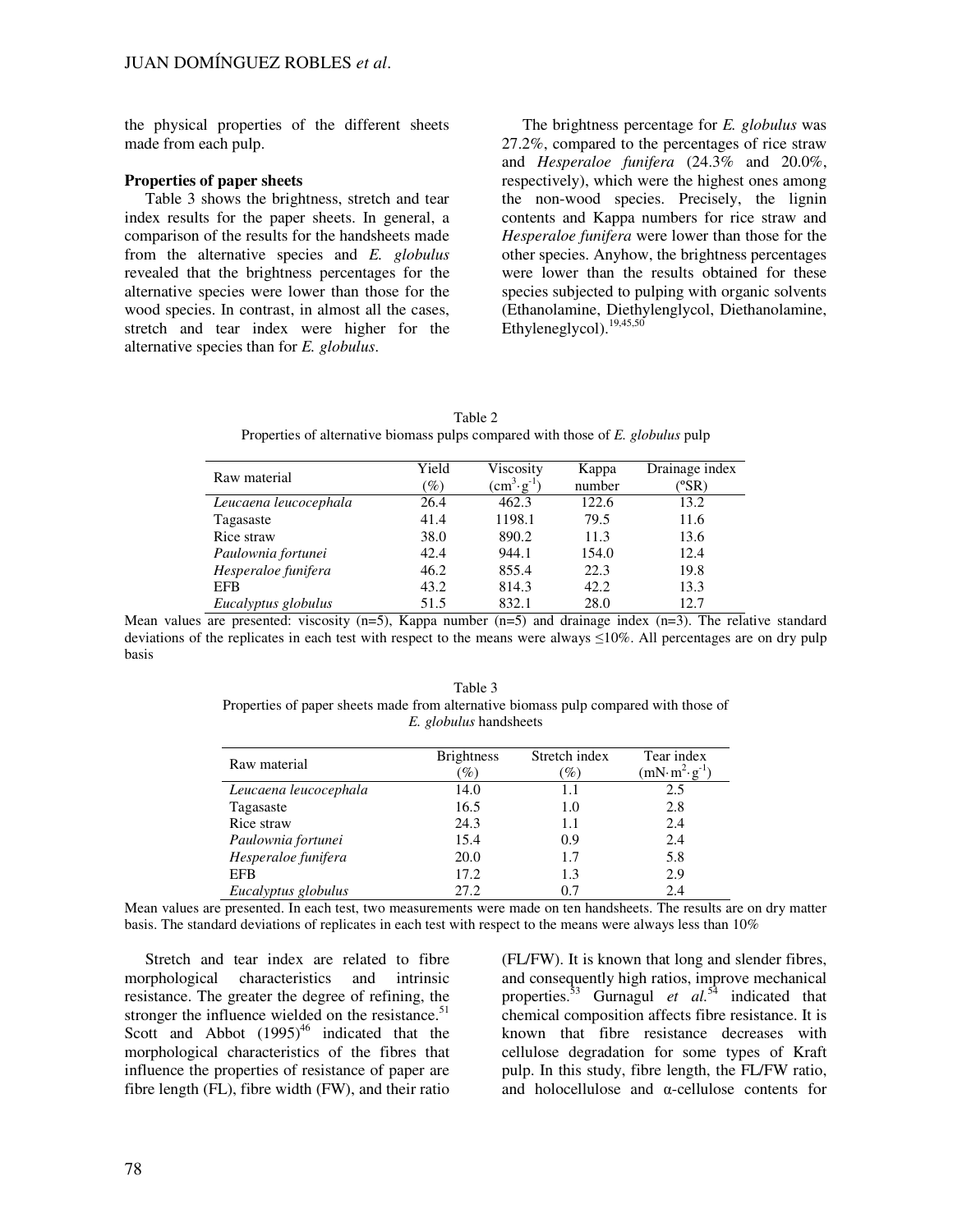*Hesperaloe funifera* (4.2 mm, 583.3, 76.5%, 52.3%, respectively) were higher. These results can explain that the stretch index (1.7%) and tear index  $(5.8 \text{ mNm}^2 \cdot \text{g}^{-1})$  for these species were higher. Stretch and tear indexes for the remainder of the studied non-wood materials were between 0.9-1.3% and  $2.4$ -2.9mNm<sup>2</sup>·g<sup>-1</sup>, respectively. These results can be explained by slight variations of the FL/FW ratios and of cellulose and lignin contents. In the case of *Eucalyptus globulus*, the FL/FW ratio was between the values indicated and holocellulose, cellulose and lignin contents were higher; nevertheless, the stretch index  $(0.70\%)$  and tear index  $(2.40 \text{ mNm}^2 \text{·g}^{-1})$  were low. This could be caused by deeper cellulose degradation than in the case of the other species.

In any case, the results of physical properties achieved for the handsheets made from the alternative species Kraft pulps were better than those obtained for paper sheets made by an ecological process<sup>17,18,21,22,55,56</sup> and those made by the Specel® process.<sup>36</sup>

# **CONCLUSION**

The results of this study revealed that the chemical composition and morphology of the fibres of *Leucaena leucocephala*, *Paulownia fortune* and tagasaste were similar to the ones of *Eucalyptus globulus*, whereas in the case of rice straw, EFB and *Hesperaloe funifera*, these properties were better than those of *Eucalyptus globulus*.

With regard to the analysis of the physical properties, all the handsheets made from alternative vegetable materials presented stretch and tear index values higher than the ones obtained for the handsheets prepared from *Eucalyptus globulus* Kraft pulp (more than double in the case of *Hesperaloe funifera*). Nevertheless, the brightness index was lower in all the cases (a difference between approximately 3 and 13 percentage points).

These results justify the industrial use of this type of alternative biomass species with Kraft processes for the production of cellulosic pulp and paper grades that do not require high brightness.

*ACKNOWLEDGEMENT*: The authors would like to acknowledge the Ministry of Economy and Competitiveness of Spain (Project CTQ2016- 78729-R), the University of Córdoba (RNM 2323) and the University Pablo de Olavide of Seville (PPI 1401). Finally, we would like to thank MatchBetter Translations, namely Carmen Torrella, for translating and reviewing our paper.

**Conflict of interest statement**: All the authors and the responsible authorities as well have agreed on and authorized the publication of this manuscript upon the final revised version. There is no conflict of interest.

# **REFERENCES**

1 E. D. Sitz and D. S. Bajwa, *Ind*. *Crop*. *Prod*., **75**,  $200$  (2015),

https://doi.org/10.1016/j.indcrop.2015.05.006 <sup>2</sup>R. Miranda, E. Bobu, H. Grossmann, B. Stawicki and A. Blanco, *Cellulose Chem*. *Technol*., **44**, 419 (2010),

http://www.cellulosechemtechnol.ro/pdf/CCT10(2010) /P.419-430.pdf

<sup>3</sup>L. Jiménez, L. Serrano, A. Rodríguez and R. Sánchez, *Bioresour*. *Technol*., **100**, 1262 (2009), https://doi.org/10.1016/j.biortech.2008.08.013

<sup>4</sup>M. Nuruddin, A. Chowdhury, S. A. Haque, M. Rahman, S. F. Farhad *et al*., *Cellulose Chem*. *Technol*., **45**, 347 (2011), http://www.cellulosechemtechnol.ro/pdf/CCT45,5- 6(2011)/p.347-354.pdf

<sup>5</sup>A. Rosal, C. Valls, A. Ferrer and A. Rodríguez, *Cellulose Chem*. *Technol*., **46**, 105 (2012), http://www.cellulosechemtechnol.ro/pdf/CCT1- 2(2012)/p.105-114.pdf

<sup>6</sup>A. Pérez, PhD Thesis, University of Córdoba, Spain, 2006, http://hdl.handle.net/10396/11656

M. J. Unkovich, J. S. Pate, E. C. Lefroy and D. J. Arthur, *Aust*. *J*. *Plant Physiol*., **27**, 921 (2000), https://doi.org/10.1071/PP99201

<sup>8</sup>A. Ashori and A. Nourbakhsh, *Eur*. *J*. *Wood Prod*., **67**, 323 (2009), https://doi.org/10.1007/s00107-009- 0326-0

<sup>9</sup>R. W. Hurter and F. A. Riccio, in *Procs*. *NANonwood Fiber Symposium*, Atlanta, 1998, pp. 1- 11,

http://citeseerx.ist.psu.edu/viewdoc/download;jsessioni d=8C79B2893AEB10FEF23C28FCAA8FC895?doi=1 0.1.1.476.8647&rep=rep1&type=pdf

J. Domínguez-Robles, R. Sánchez, E. Espinosa, D. Savy, P. Mazzei *et al*., *Int*. *J*. *Mol*. *Sci*., **11**, 327 (2017), https://doi.org/10.3390/ijms18020327

<sup>11</sup>Y. Zhang, G. Yu, B. Li, X. Mu, H. Pen *et al*., *Carbohyd*. *Polym*., **141**, 238 (2016), http://dx.doi.org/10.1016/j.carbpol.2016.01.022

 $12$  E. Robles, I. Urruzola, J. Labidi and L. Serrano, *Ind*. *Crop*. *Prod*., **71**, 44 (2015), https://doi.org/10.1016/j.indcrop.2015.03.075

<sup>13</sup> P. Jeetah, N. Golaup and K. Buddynauth, *J. Environ*. *Eng*., **3**, 52 (2015), https://doi.org/10.1016/j.jece.2014.11.013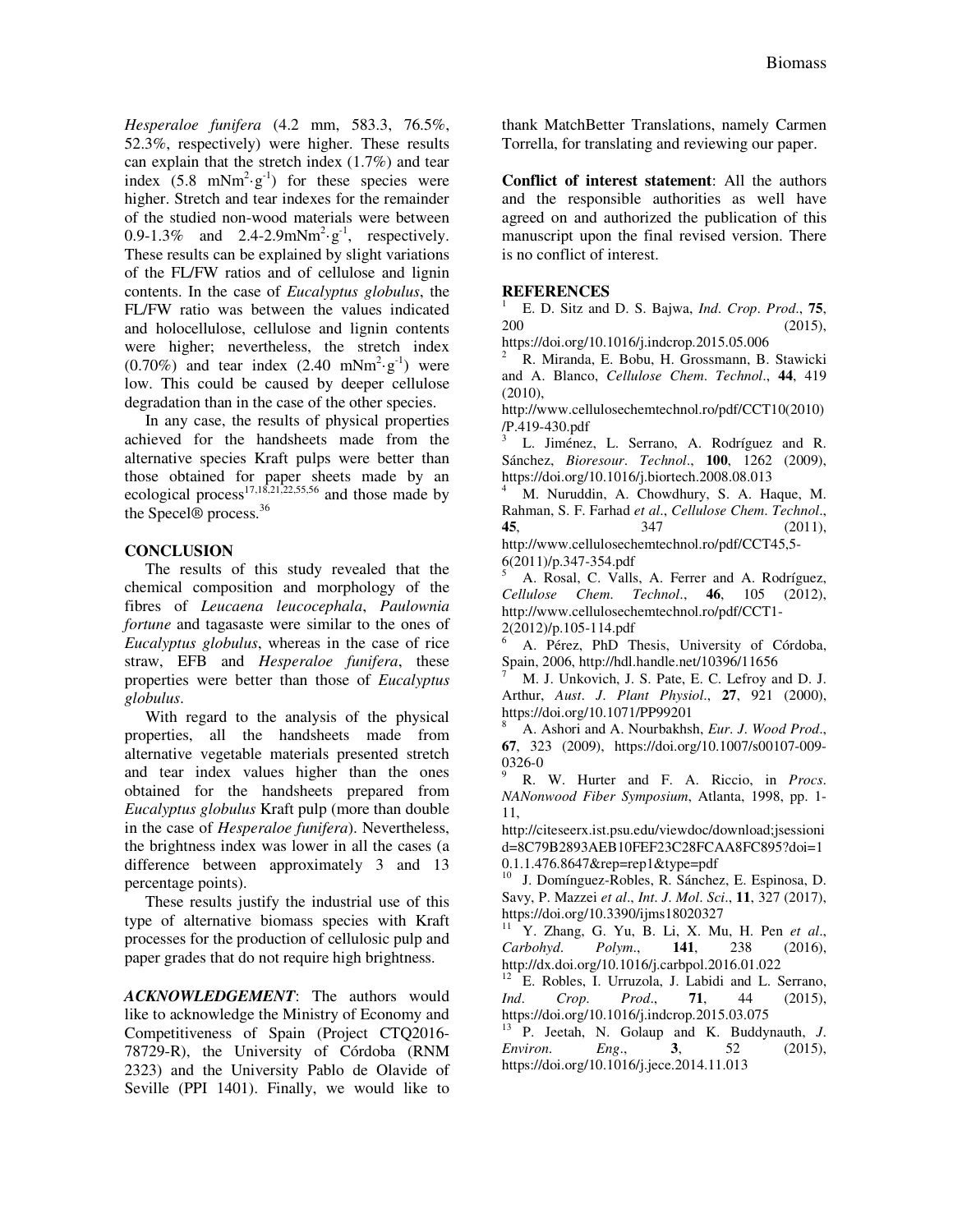<sup>14</sup>D. Yan, X. Yang and W. Yuan, *J*. *Power Sources*, **289**, 26 (2015),

https://doi.org/10.1016/j.jpowsour.2015.04.164 <sup>15</sup> R. Joedodibroto, in *45th Annual General Conference*, Melbourne, 1991, https://pascalfrancis.inist.fr/vibad/index.php?action=getRecordDetai l&idt=5516387

<sup>16</sup>S. Caparrós, M. J. Díaz, J. Ariza, F. López and L. Jiménez, *Bioresour*. *Technol*., **99**, 741 (2008), https://doi.org/10.1016/j.biortech.2007.01.028

 $17$  J. Labidi, A. Tejado, A. García and L. Jiménez, *Bioresour*. *Technol*., **99**, 7270 (2008), https://doi.org/10.1016/j.biortech.2007.12.052

<sup>18</sup> M. M. García, F. López, A. Alfaro, J. Ariza and R. Tapias, *Bioresour*. *Technol*., **99**, 3451 (2008), https://doi.org/10.1016/j.biortech.2007.08.004

L. Jiménez, A. Rodríguez, A. Pérez, A. Moral and L. Serrano, *Ind*. *Crop*. *Prod*., **28**, 11 (2008), https://doi.org/10.1016/j.indcrop.2007.12.005

<sup>20</sup>F. López, M. M. García, R. Yáñez, R. Tapias, M. Fernández *et al*., *Bioresour*. *Technol*., **99**, 4846 (2008), https://doi.org/10.1016/j.biortech.2007.09.048

<sup>21</sup> R. Sánchez, A. Rodríguez, A. Requejo, A. García and L. Jiménez, *Cellulose Chem*. *Technol*., **44**, 327 (2010),

http://www.cellulosechemtechnol.ro/pdf/CCT9(2010)/  $p.327-334.pdf$ 

A. Ferrer, A. Rosal, C. Valls, B. Roncero and A. Rodríguez, *BioResources*, **6**, 1298 (2011), https://bioresources.cnr.ncsu.edu/

<sup>23</sup> W. J. J. Huijgen, G. Telysheva, A. Arshanitsa, R. J. A. Gosselink and P. J. Wild, *Ind*. *Crop*. *Prod*., **59**, 85  $(2014)$ , https://doi.org/10.1016/j.indcrop.2014.05.003

<sup>24</sup>TAPPI, in "Official Test Methods", Technical Association of the Pulp and Paper Industry, 1997, https://www.tappi.org/publications-

standards/standards-methods/

<sup>25</sup>L. E. Wise, M. Murphy and A. D'Addieco, *Paper Trade J*., **122**, 35 (1946), https://digitalcommons.usu.edu/aspen\_bib/6698/

 $26$ <sup> $1$ </sup>W. R. W. Daud, K. N. Law and J. L. Valade, *Cellulose Chem*. *Technol*., **32**, 133 (1998), http://www.cellulosechemtechnol.ro/

<sup>27</sup> A. Rodríguez, R. Sánchez, M. E. Eugenio, R. Yañez and L. Jiménez, *Cellulose Chem*. *Technol*., **44**, 239 (2010),

http://www.cellulosechemtechnol.ro/pdf/CCT44,7- 8(2010)/P.239-248.pdf

<sup>28</sup>A. Rodríguez, R. Sánchez, A. Requejo and A. Ferrer, *J*. *Cleaner Prod*., **18**, 1084 (2010), https://doi.org/10.1016/j.jclepro.2010.03.011

<sup>29</sup> R. Sánchez, A. Rodríguez, A. Requejo, A. Ferrer and E. Navarro, *Bioresour*. *Technol*., **101**, 7032 (2010), https://doi.org/10.1016/j.biortech.2010.04.008

<sup>30</sup> A. Requejo, A. Rodríguez, Z. González, F. Vargas and L. Jiménez, *BioResources*, **7**, 3142 (2012), https://bioresources.cnr.ncsu.edu/

<sup>31</sup> A. Rodríguez, A. Moral, L. Serrano, J. Labidi and L. Jiménez, *Bioresour*. *Technol*., **99**, 2881 (2008), https://doi.org/10.1016/j.biortech.2007.06.003

R. Martín-Sampedro, M. E. Eugenio, J. A. Moreno, E. Revilla and J. C. Villar, *Bioresour*. *Technol*., **153**, 236 (2014),

https://doi.org/10.1016/j.biortech.2013.11.088 <sup>33</sup>"UNE Standards", Instituto Nacional de Racionalización del Trabajo, Spain, 1989, http://www.worldcat.org/identities/lccn-n50062277/

<sup>34</sup> F. Potücek and M. Milichovsky, *Cellulose Chem*. *Technol*., **45**, 23 (2011), http://www.cellulosechemtechnol.ro/pdf/CCT1- 2(2011)/p.23-28.pdf

<sup>35</sup>L. Alonso, "Análisis químico de maderas de diferentes especies forestales" [Chemical Analysis of Woods of Different Forest Species] (in Spanish), Instituto Nacional de Investigaciones Agrarias, Spain, 1976, https://www.worldcat.org/title/analisis-quimicode-maderas-de-diferentes-especies-

forestales/oclc/1085785387?referer=di&ht=edition

<sup>36</sup>F. Vargas, Z. González, R. Sánchez and L. Jiménez, *BioResources*, **7**, 4161 (2012), https://bioresources.cnr.ncsu.edu/

J. A. García, in "Fibras papeleras" [Paper Fibers] (in Spanish), Universidad Politécnica de Cataluña, Spain, 2007,

https://dialnet.unirioja.es/servlet/libro?codigo=302218 <sup>38</sup>S. K. Gulsoy and F. Ozturk, *Mad*. *Cie*. *Tecn*., **17**, 875 (2015), https://doi.org/10.4067/S0718- 221X2015005000076

<sup>39</sup>N. P. Marinho, U. Klock, E. C. Lengowski, G. I. Bolzon de Muñiz and E. H. Z. Zamarian, *Flor*. *Amb*., **24**, e00099214 (2017), http://dx.doi.org/10.1590/2179-  $8087.099214$ 

J. C. Parajó, J. L. Alonso, D. Vázquez and V. Santos, *Holzforschung*, **47**, 188 (1993), https://doi.org/10.1515/hfsg.1993.47.3.188

<sup>41</sup> H. Eroglu, "Fiberboard Industry," Karadeniz Technical University, Turkey, 1998, p. 212, http://www.ktu.edu.tr/en

<sup>42</sup> G. Garrote, M. E. Eugenio, M. J. Díaz, J. Ariza and F. López, *Bioresour*. *Technol*., **88**, 61 (2003), https://doi.org/10.1016/S0960-8524(02)00256-0

 $\frac{43}{J}$ . A. Honorato, F. Apolinar and G. Colotl, *Rev.*<br>*Mex. Cie. For.*, **7**, 47 (2016), *Mex*. *Cie*. *For*., **7**, 47 (2016), https://cienciasforestales.inifap.gob.mx/

J. Alaejos, F. López, M. E. Eugenio and R. Tapias, *Bioresour*. *Technol*., **97**, 2110 (2006), https://doi.org/10.1016/j.biortech.2005.09.021

<sup>45</sup>A. Rodríguez, L. Serrano, A. Moral, A. Pérez and L. Jiménez, *Bioresour*. *Technol*., **99**, 1743 (2008), https://doi.org/10.1016/j.biortech.2007.03.050

N. Cordeiro, M. N. Belgacem, I. C. Torres and J. C. V. P. Moura, *Ind*. *Crop*. *Prod*., **19**, 147 (2004), https://doi.org/10.1016/j.indcrop.2003.09.001

 $47$  L. Jiménez, V. Angulo, E. Ramos, M. J. de la Torre and J. L. Ferrer, *Ind*. *Crop*. *Prod*., **23**, 122 (2006), https://doi.org/10.1016/j.indcrop.2005.05.001